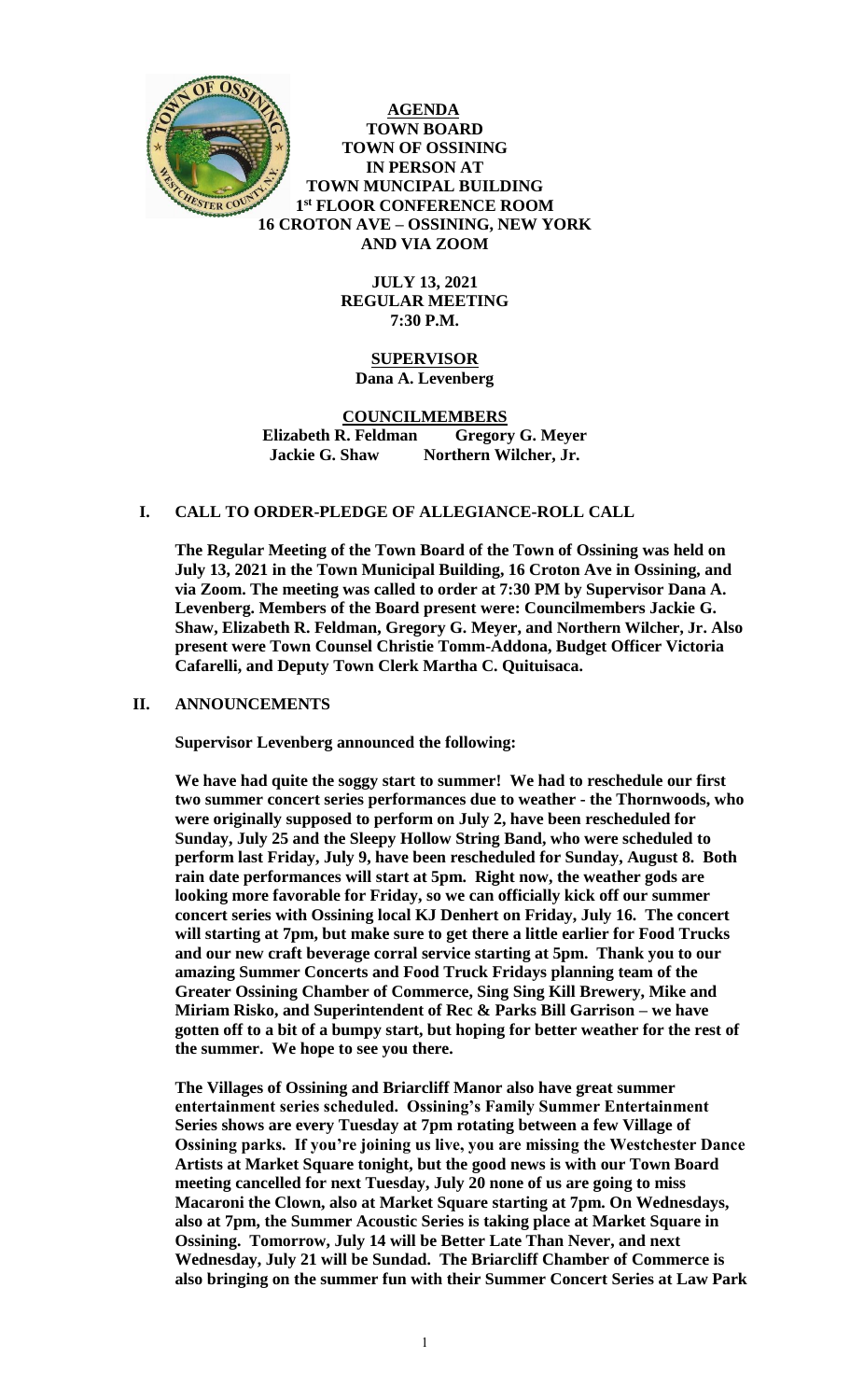**Field on Sundays at 7pm. This Sunday, July 18 is Off the Record and next Sunday, July 25 is Skyfactor—they were so much fun as part of our remote series last year, I can't wait to see them in person. So much music, so little time!** 

**The Community Equity Task Force has reopened their survey to encourage residents to share their thoughts about inequity in Ossining. The survey was shared in my Supervisor's Update on Friday and on the Equity Facebook Page. This survey is used by the Task Force to pinpoint areas for further attention. There are spaces for residents to provide free-form answers and shorter options. Please take the survey and share it. Residents who completed the 2020 survey are encouraged to update the Task Force by completing it again in 2021.**

**Due to the rainy weather we have been experiencing for several days now, the Cedar Lane Dog Park and pavilion will be closed again this week to allow for crews to repave the access roads to these sites. We are excited to see this road get some attention (planned originally to happen during the pandemic but postponed for that reason) and we hope our furry friends will try the dog run at Ryder Park while this project gets completed. The paving is weather-dependent, so we will announce a tentative re-opening date when it becomes available.** 

**The Ossining Elks Club is hosting the "Big Dog Challenge" on Saturday, July 17 at 2pm. Word on Twitter is there may be a showdown between Ossining Police Chief Kevin Sylvester and Ossining Schools Superintendent Dr. Ray Sanchez for this epic hotdog eating contest. If you want in, it costs \$25 to enter and call ahead to reserve your spot at 914-941-1486. Not sure they have veggie dogs?**

**Sing Sing Prison Museum's Justice Talks webinar series brings amazing conversations to Ossining, and the next installment promises to be the same, next Thursday, July 22 at 6pm. The webinar topic will be on the 1971 Attica Prison Uprising, which brought issues of injustice inside US prisons into the national spotlight. In this program, SSPM will examine racial justice activism, civil rights, and the significance of the 50th Anniversary of the uprising. Register at [www.singsingprisonmuseum.org.](http://www.singsingprisonmuseum.org/)** 

**Shattemuc Yacht Club is hosting their annual women's kayak day on Sunday, July 25 at 9am to support the SPCA of Westchester. Bring your kayak, canoe, or paddle board for a \$25 all inclusive (drinks and food) day of fun, fun, fun! RSVP to Dé DeSousa at (914) 755-6292 and or by email at [dockmastersyc@hotmail.com.](mailto:dockmastersyc@hotmail.com) Can't wait to see you all!**

**As a reminder, if you are a student entering college in the fall, now is the time to get vaccinated against COVID-19 prior to the start of the fall semester. With the waiting time between doses for Moderna and Pfizer, plus 14 days to reach full immunity, July is just about the deadline for getting the COVID-19 vaccine checked off your pre-college to do list. The good news is the Ossining Volunteer Ambulance Corps makes it extremely easy to get vaccinated. Tomorrow, Wednesday, July 14, Thursday, July 15, and Friday, July 16, vaccines will be available at OVAC Headquarters at 8 Clinton Avenue from 12noon to 6pm. Walk-ins are accepted for all of these dates, but you can make an appointment in advance by visiting the OVAC Facebook page. If you have questions about the vaccine, OVAC EMTs are happy to answer your questions if you e-mail [COVIDtest@ossiningvac.org.](mailto:COVIDtest@ossiningvac.org)** 

**For younger students, there are several other vaccines required for a child to enter school. The Westchester County Department of Health is offering Backto-School immunizations every Friday at their 134 Court Street clinic in White Plains. Appointments are available from 10am to 1pm Fridays through August 27. Call (914) 995-5800 to find out if you qualify and make an appointment.** 

**I know I just threw a lot of dates and events at you, and believe me there is so much more going on in our community beyond what I share in my announcements and updates. Make sure you don't miss any Ossining events by**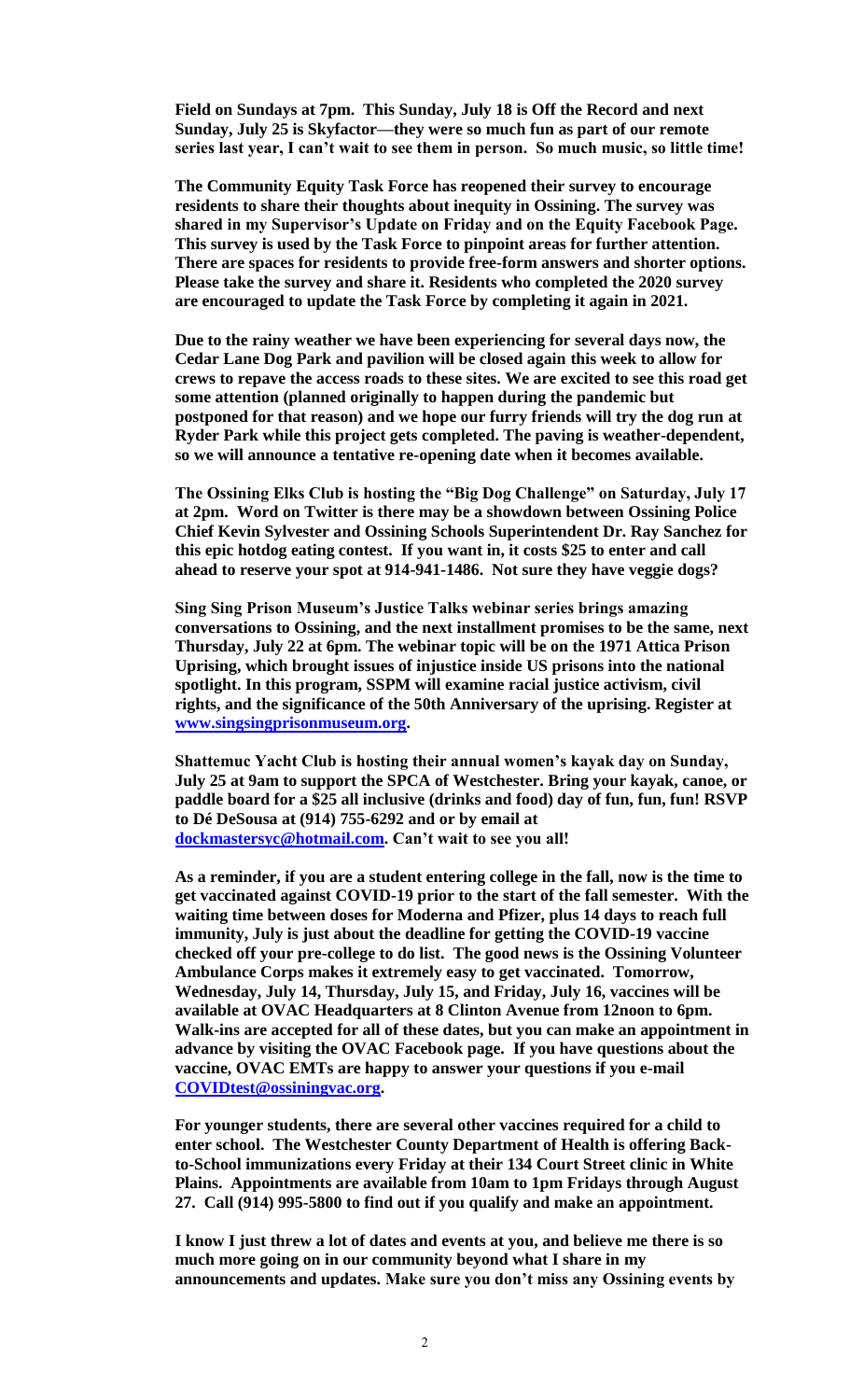**signing up for Community Calendar updates from Burbio.com. Visit the Town of Ossining website, [www.townofossining.com,](http://www.townofossining.com/) visit the "Community Calendar" page to see more events going on and sign up for weekly e-mail updates. They pull from multiple calendars throughout the community and county so you can really get a good sense of what is going on.**

## **III. LIAISON REPORTS**

- **IV. WORK SESSION**
	- **Proposed Commercial Property Tax Incentive, Village of Briarcliff – Mayor Steve Vescio and Trustee Peter Chatzky**
	- **Proposed Ryder Park Trail Connection and Partnership with NY/NJ Trail Conference – Mitzi Elkes and David Margulis, Environmental Advisory Committee**
	- **Discussion – Temporary Outdoor Dining Permits**

# **V. PUBLIC COMMENT ON AGENDA ITEMS**

# **VI. BOARD RESOLUTIONS**

**A. Approval of Minutes—Regular Meeting – June 21, 2021**

**Councilmember Wilcher moved and it was seconded by Councilmember Shaw that the following resolution be approved.** 

**Resolved, that the Town Board of the Town of Ossining hereby approves the June 21, 2021 minutes of the Regular Meeting as presented.**

> **Motion: Carried Abstain: Wilcher**

## **B. Approval of Minutes—Special Meeting – July 6, 2021**

**Councilmember Wilcher moved and it was seconded by Councilmember Shaw that the following resolution be approved.** 

**Resolved, that the Town Board of the Town of Ossining hereby approves the July 6, 2021 minutes of the Special Meeting as presented.**

**Motion: Carried**

## **C. Approval of Voucher Detail Report**

**Councilmember Feldman moved and it was seconded by Councilmember Shaw that the following resolution be approved.** 

**Resolved, that the Town Board of the Town of Ossining hereby approves the Voucher Detail Report dated July 13, 2021 in the amount of \$1,050,980.19**

**Supervisor Levenberg said the following: We have quite a large voucher run this week, due in large part to the fact that there was a 5th Tuesday in June, so we have not paid vouchers in three weeks. Additionally, this voucher run includes our July IMA payments to the Village, August health insurance, and first payment on the McCarthy Drive Rehabilitation project. These are all big ticket items that add up, but certainly bring necessary, planned and budgeted services to our residents and employees.** 

**Motion: Carried**

## **D. Personnel – Resignation**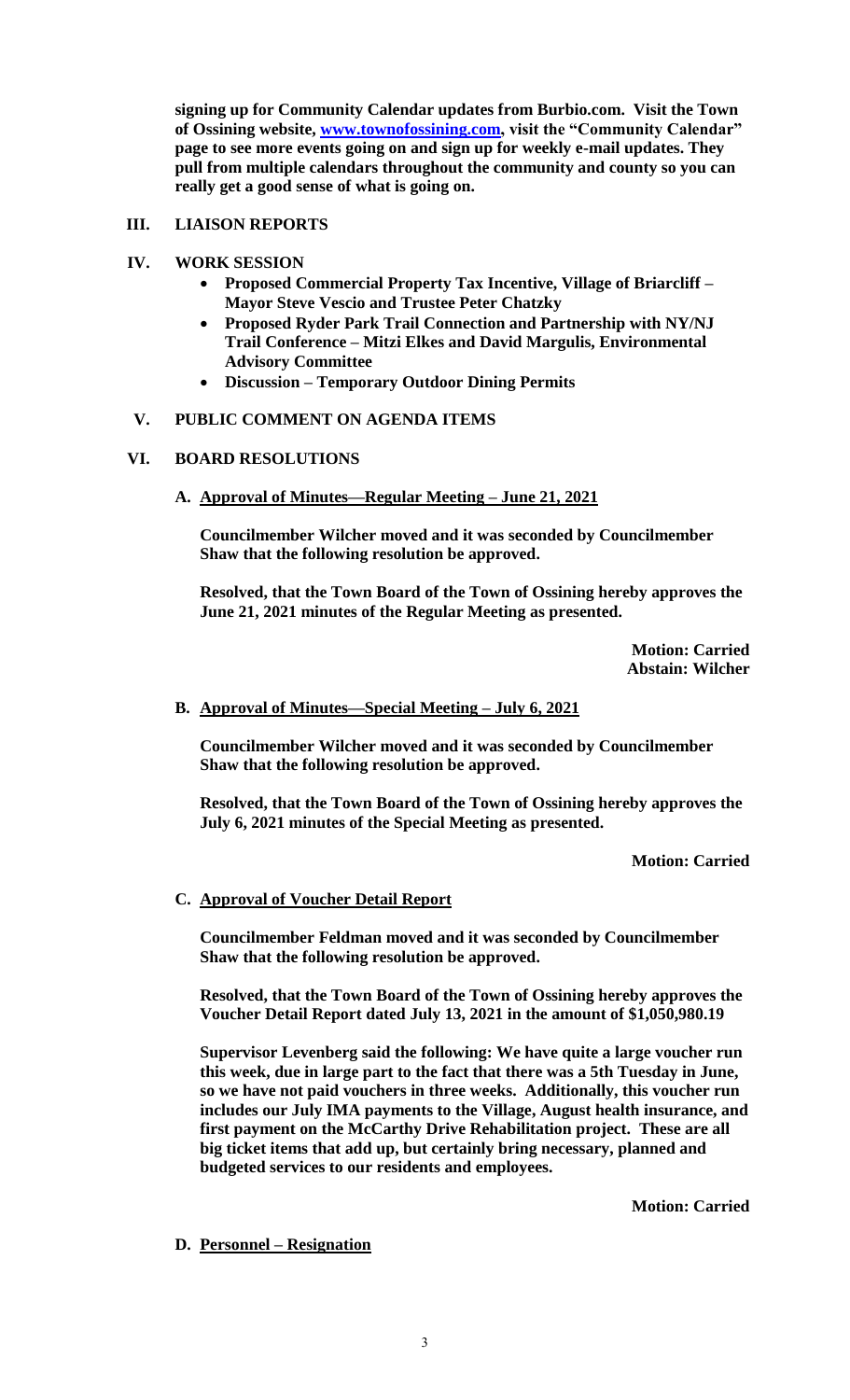**Councilmember Wilcher moved and it was seconded by Councilmember Shaw that the following resolution be approved.** 

**Resolved, that the Town Board of the Town of Ossining accepts, with regret, the resignation of Carina Scorcia from the position of Confidential Secretary to the Supervisor, effective July 8, 2021.** 

**Supervisor Levenberg said the following: Last week, Carina Scorcia from my office informed us that she would be resigning effective July 8. We thank Carina for her service to the Town, she was often the one behind our creative Facebook posts and graphics, and wish her all the best in her future endeavors.**

**Motion: Carried**

## **E. Contract – Legion Fireworks Co.**

**Councilmember Shaw moved and it was seconded by Councilmember Feldman that the following resolution be approved.** 

**WHEREAS, the Town Board previously authorized the Supervisor to sign a contract with Interstate Fireworks Inc. to provide a fireworks display to the Town on September 3, 2021 with a rain date of September 10, 2021; and**

**WHEREAS, the Supervisor never signed the agreement with Interstate because Interstate would not agree to certain terms proposed by the Town; and**

**WHEREAS, the Town subsequently entered into negotiations with Legion Fireworks Co. to provide the fireworks display on terms more favorable to the Town; and**

**NOW THEREFORE,**

**BE IT RESOLVED, the Town Board hereby authorizes the Supervisor to sign an agreement with Legion Fireworks Co. to provide a fireworks display to the Town of Ossining on September 3, 2021 with a rain date of September 10, 2021 in the form provided by Counsel to the Town; and**

**BE IT FURTHER RESOLVED, the Supervisor is no longer authorized to enter into an agreement with Interstate Fireworks Inc. for said fireworks display.**

**Supervisor Levenberg said the following: Unfortunately, we were unable to come to an agreement on a contract with our usual fireworks company, and will be working with a new company, Legion Fireworks for the September Fireworks show. Legion Fireworks is a bit more local to Ossining – they are based in Wappingers Falls – and they have put on excellent shows for some our neighbors like Dobbs Ferry so we are excited for a great show!**

**Motion: Carried**

## **F. Ratification of Agreement – Employee #101017**

**Councilmember Feldman moved and it was seconded by Councilmember Wilcher that the following resolution be approved.** 

**Resolved, that the Town Board of the Town of Ossining ratifies the agreement between the Town and employee #101017 dated July 8, 2021.**

**Motion: Carried**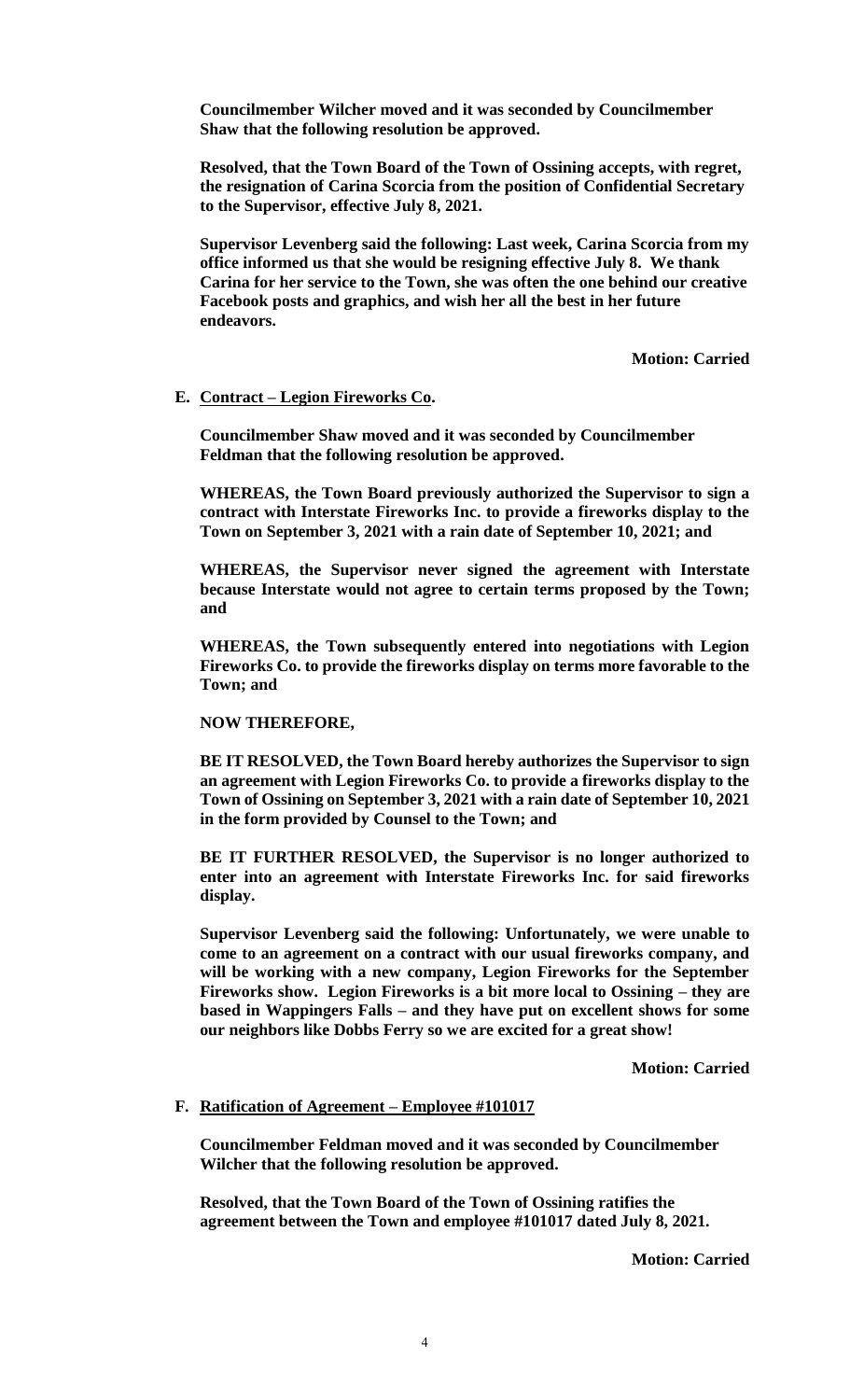## **G. Finance- Capital Project #2021-5231 – 2021 Community Center Kitchen-Town Nutrition**

**Councilmember Wilcher moved and it was seconded by Councilmember Feldman that the following resolution be approved.** 

**Resolved, that the Town Board of the Town of Ossining authorizes opening a 2021 Capital Project #2021-5231, entitled "2021 Community Center Kitchen" for the Town Nutrition Department, with a project budget of \$260,000 for design and renovation of the Community Center kitchen. The project will be funded from Federal CDBG grant funds and General Fund Balance.** 

| Increase:        | 3706772.200.5231    | \$260,000 |                | - 2021 Community Center-<br><b>Nutrition (Expense)</b> |
|------------------|---------------------|-----------|----------------|--------------------------------------------------------|
| Increase:        | 3700600.573100.5231 | \$130,000 |                | - Transfer from General Fund<br>(Revenue)              |
| Increase:        | 3700400.498900.5231 | \$130,000 | $\blacksquare$ | <b>Federal Grant (Revenue)</b>                         |
| <b>Increase:</b> | 1009902.901000.90   | \$130,000 |                | - Transfer to Capital Fund<br>(Expense)                |
| Increase:        | 1000600.479500.00   | \$130,000 |                | <b>General Fund Balance</b><br>(Revenue)               |

**Supervisor Levenberg said the following: The Town received grant funds from CDBG last year for a renovation of the Senior Center kitchen. We just signed the contract with the architect on the project, and now need to put the financial mechanics in place with a capital project account so we can adequately account for the expenses.**

**Motion: Carried**

#### **H. Resolution of Support and Affirming Partnership – Local Government Efficiency Program Grant**

**Councilmember Feldman moved and it was seconded by Councilmember Wilcher that the following resolution be approved.** 

**Whereas, the Village of Ossining has informed the Town of Ossining that the Village intends on submitting a grant application to the New York State Department of State's Local Government Efficiency Program to request funding to study the consolidation of firehouses in the Ossining Fire Department; and**

**Whereas, the potential outcome of the study would provide for improved facilities for the community's emergency responders, and would at the same time decrease long-term capital and operational costs for Ossining taxpayers; and** 

**Whereas, via an inter-municipal agreement, a majority of the Unincorporated Town of Ossining receives fire protection from the Ossining Fire Department, so the Town and its taxpayers stands to benefit from the potential cost-savings and increased efficiencies that would be identified in the firehouse consolidation study; now therefore be it**

**Resolved, that the Town Board of the Town of Ossining expresses its support of the Village of Ossining's application to the Local Government Efficiency Program and affirms its intent to serve as a partner in the grant application, committing \$6,250 in matching funds from the Town towards the project; and be it further**